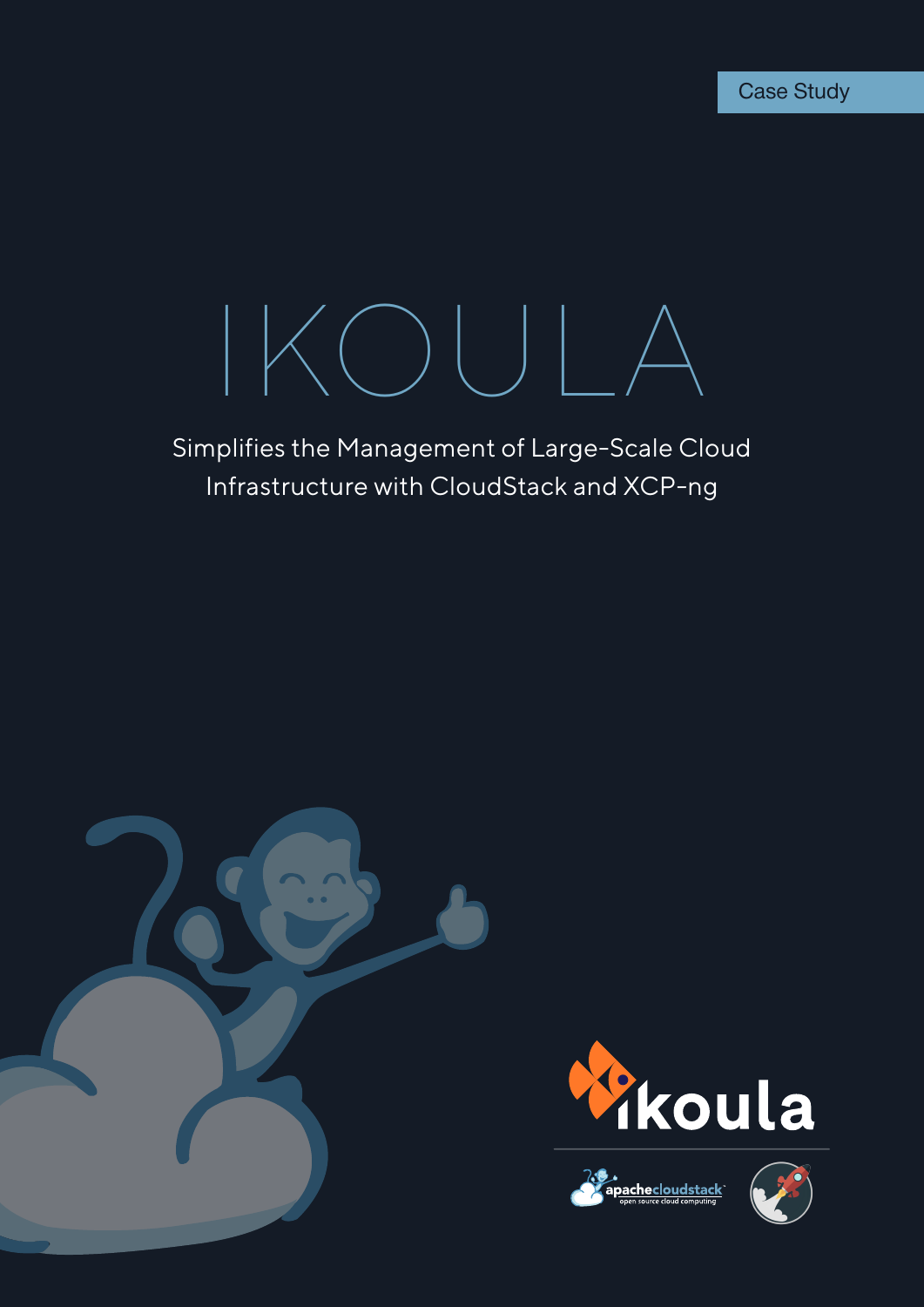

#### **Ikoula - The Cloud Leader and Innovator in France**

IKOULA is a French company, specialist in web hosting, dedicated servers and cloud computing provider founded in 1998. They own 2 Data Centers in France (Reims and Eppes) and two independent business units in Nederlands and Spain. Their solution CloudIKOULAONE is available in 3 continents (Europe, Asia and the USA) and is orchestrated by CloudStack.

# **Ikoula's Cloud Infrastructure**

- 100+ hosts
- 8 different zones
- 6600+ customers
- Raid 60 Data storage
- Hyper-V, XCP-ng, Xen server and VMware
- CloudStack
- NFS storage
- Dell and Supermicro Hardware



#### **A Desire to Grow as a Company and Offer Innovative Services**

For the management of their new cloud environment, Ikoula decided to choose the open-source way. They did a thorough PoC of the two major open-source cloud management platforms on the market - CloudStack and OpenStack but found CloudStack as an easier to understand, install and use and more mature product at that time. In addition to their own PoC, Ikoula also got excellent references from the European Organization for Nuclear Research (CERN), which was already a CloudStack user.

Ikoula is now among the most innovative cloud and managed services providers in Europe, with an extensive portfolio of cloud solutions. A large number of customers use their CloudStack-orchestrated infrastructure to deploy memory-oriented and storage-oriented VMs or Kubernetes clusters.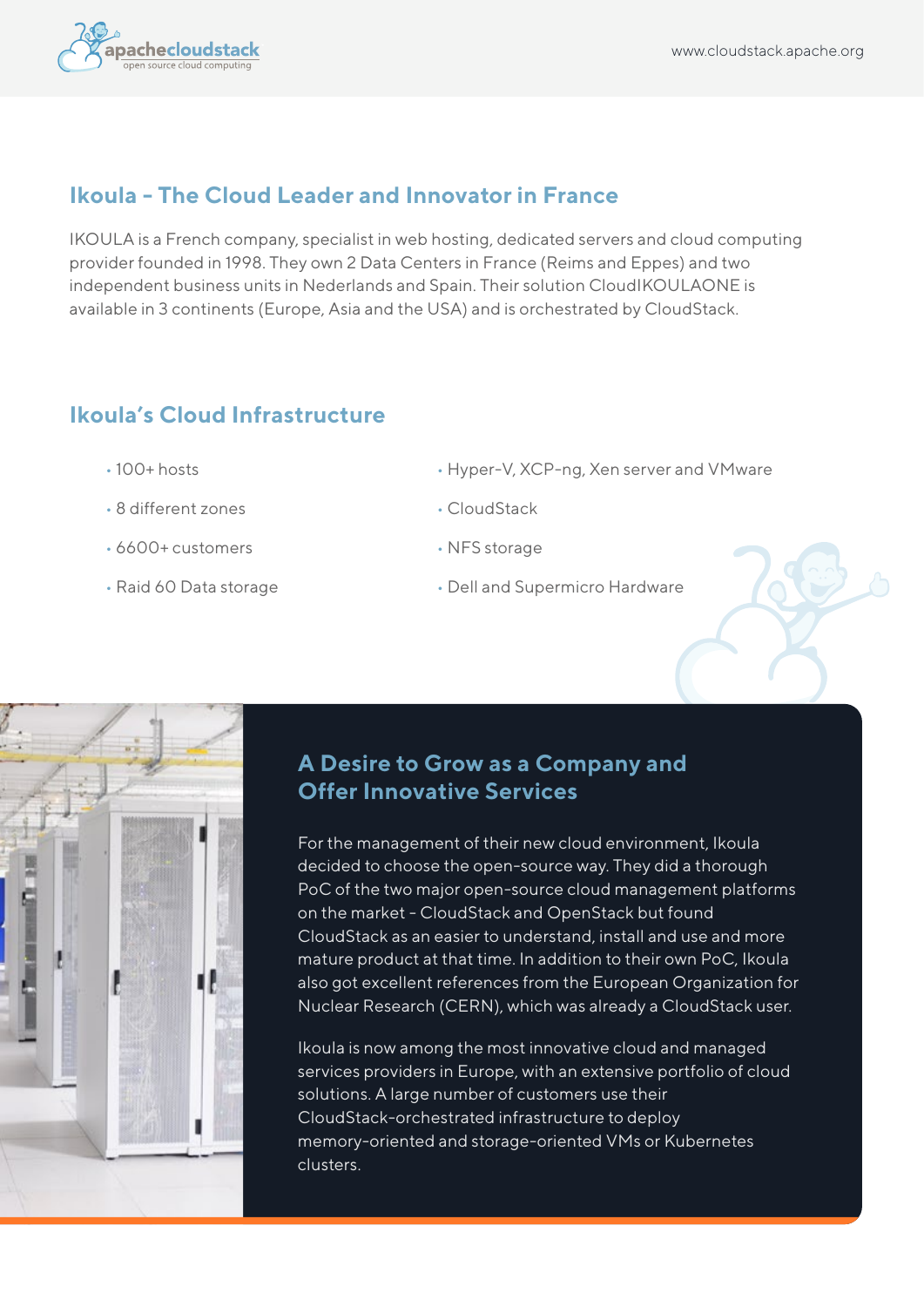

#### **Going the Open-Source Way**

The cloud and hosting market is one of the most competitive in the tech industry. Companies need to constantly innovate, be creative, offer exceptional service quality and support while keeping a competitive price. Choosing an open-source technology stack is a strategic decision taken by Ikoula. In addition to CloudStack, they have also added XCP-ng - a high-performance enterprise-level virtualisation platform.

> It is essential for us as a hosting company to know exactly what is running on our servers. This is a decisive advantage in terms of security. We decided to go with open-source solutions, as they deliver the reliability and flexibility we need. When it comes to debugging issues, we can quickly look in the code and fix it or ask the community for help on the error. CloudStack and XCP-ng have an active and growing community and constantly evolving products, which is a huge benefit.

> > **Joaquim Dos Santos** R&D Director at Ikoula

CloudStack and XCP-ng also give a financial advantage to Ikoula, which is extremely important in their market segment. According to their team, operating XCP-ng and CloudStack costs way lower than other solutions. In addition, the fact that they have competent people in these technologies inside their company is also a big plus in terms of management.

*"It is not the same with other products, for which when it comes to specific problems you need to rely on support. This can be a problem if the partner you have chosen to support the technology is not competent enough in the area. So it is crucial what technology and which partners you will choose."*

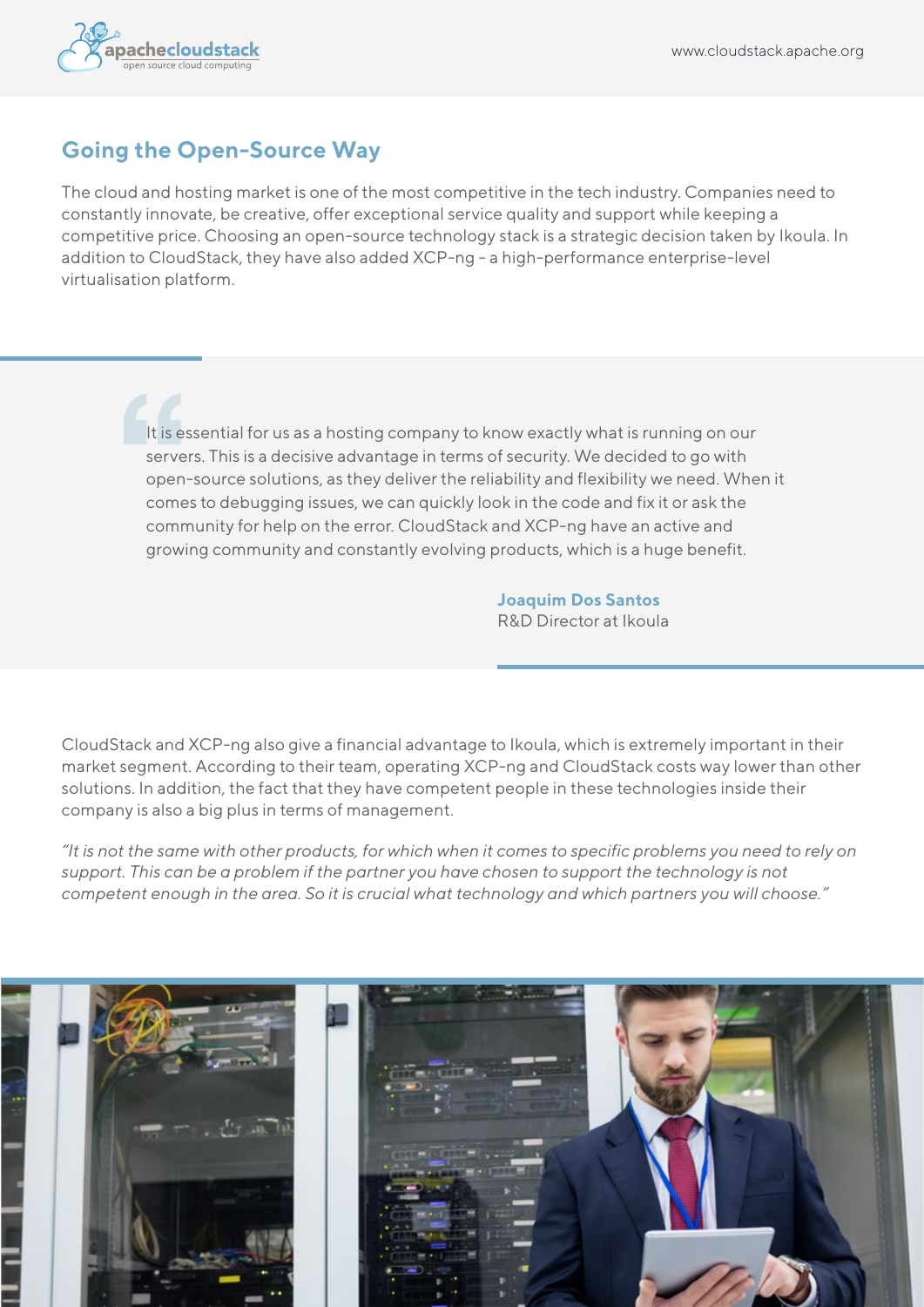





# **CloudStack - A Turnkey Solution for Cloud and Hosting Providers**

*" When choosing a cloud orchestrator, you need to think about installation, maintenance and upgrades. If these take more than creating compute planes and deploying VMs, then the product is really missing the point. CloudStack is not missing this point!"*

According to Ikoula, the process must go way over the installation and maintenance when assessing an orchestrator. This is because you would like to have a product to test and not a product to install. CloudStack is mature a lot in this area, and after conducting a PoC of it, Ikoula was confident that the solution would behave as expected in production. They did a fine-tuning in terms of security, implemented their first zones, and now operate three zones in Amsterdam, Miami, and Singapore.

"The evaluation process of CloudStack was easy. The solution is well-documented, and you can start easily with it. We highly value that it is an Apache Project. When choosing a cloud orchestration tool, you need to know which authorities are governing the project and who can help you in case of need. This shows a lot of the future of the project."

At this stage, Ikoula manages a large CloudStack environment with 100+ hosts in 8 different zones and 6600+ customers using it. They can make live updates and upgrades of the system without any service interruptions for the end-users. Among the most valuable CloudStack features for them are the multi-tenancy of the solution, its scalability and power to manage hundreds of hosts and thousands of VMs easily

"As a hosting company, we have one infrastructure, and we share it between customers and products. CloudStack gives an option to our customers to also create groups of resources that are segregated inside the company. From a users and developers perspective, it is a great product."

CloudStack proved to be a turnkey solution for the needs of Ikoula for close to a decade. It grows with them, provides the right set of features and delivers on its promise to help them operate future-proof cloud infrastructure.